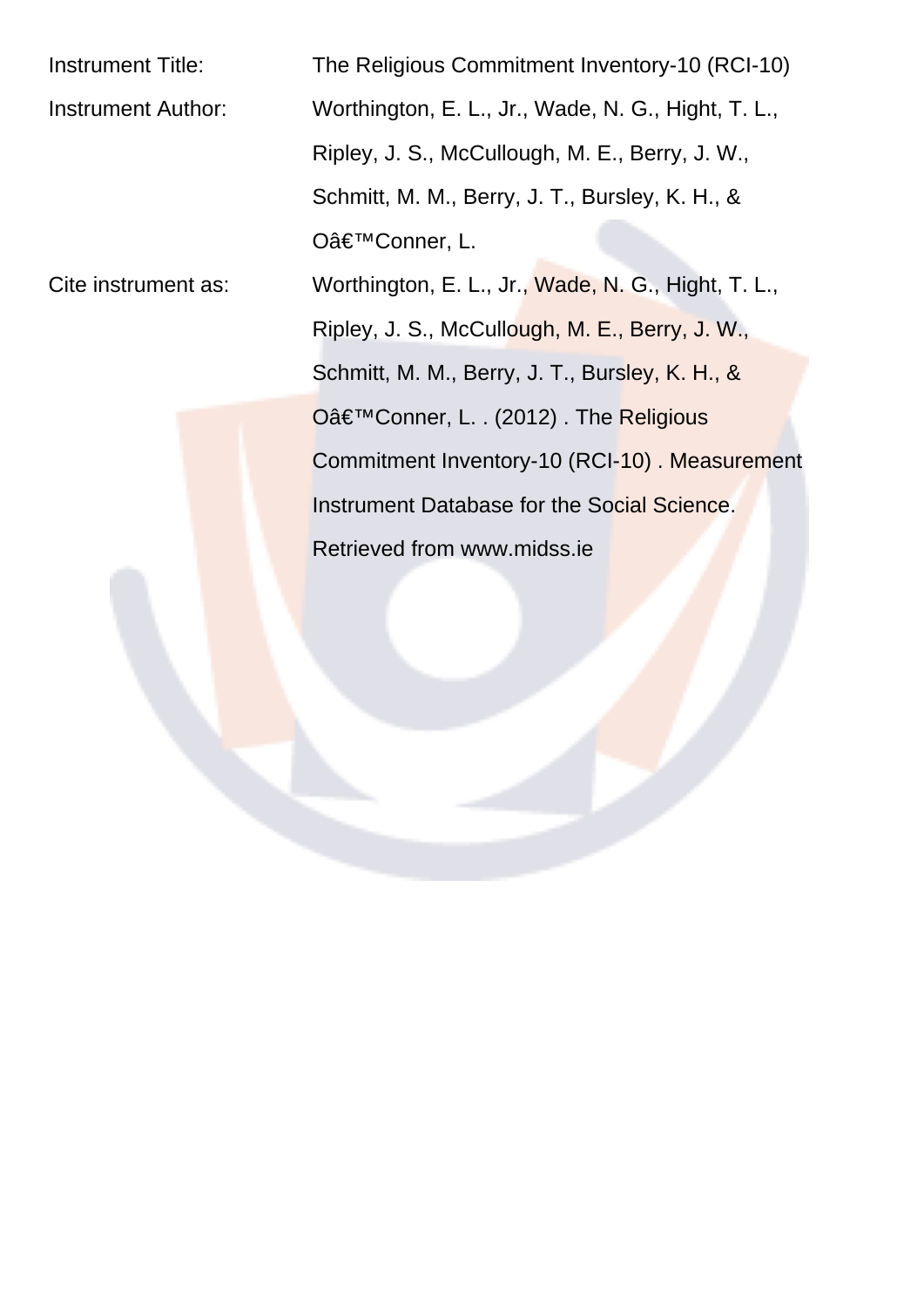## **RCI-10 Religious Commitment Inventory-10**

**Instructions:** Read each of the following statements. Using the scale to the right, CIRCLE the response that best describes how true each statement is for you.

|                                                                      | Not at all<br>true of me                                              | Somewhat<br>true of me | <b>Moderately</b><br>true of me |  | <b>Mostly</b> | true of me     |                | <b>Totally</b><br>true of me |                |   |  |
|----------------------------------------------------------------------|-----------------------------------------------------------------------|------------------------|---------------------------------|--|---------------|----------------|----------------|------------------------------|----------------|---|--|
|                                                                      |                                                                       | $\mathcal{D}_{\cdot}$  | 3<br>4                          |  |               |                |                | 5                            |                |   |  |
|                                                                      |                                                                       |                        |                                 |  |               |                | $\overline{2}$ |                              |                |   |  |
| 1.                                                                   | I often read books and magazines about my faith.                      |                        |                                 |  |               |                |                | 3                            | $\overline{4}$ | 5 |  |
| 2.                                                                   | I make financial contributions to my religious organization.          |                        |                                 |  |               |                | $\overline{2}$ | $\overline{3}$               | $\overline{4}$ | 5 |  |
| 3.                                                                   | I spend time trying to grow in understanding of my faith.             |                        |                                 |  |               |                | $\overline{2}$ | $\overline{3}$               | $\overline{4}$ | 5 |  |
| Religion is especially important to me because it answers many<br>4. |                                                                       |                        |                                 |  |               |                |                |                              |                |   |  |
|                                                                      | questions about the meaning of life.                                  |                        |                                 |  |               |                | 2              | 3                            | $\overline{4}$ | 5 |  |
| 5.                                                                   | My religious beliefs lie behind my whole approach to life.            |                        |                                 |  |               |                | $\overline{2}$ | 3                            | $\overline{4}$ | 5 |  |
| 6.                                                                   | I enjoy spending time with others of my religious affiliation.        |                        |                                 |  |               | $\overline{2}$ | 3              | $\overline{4}$               | 5              |   |  |
| 7.                                                                   | Religious beliefs influence all my dealings in life.                  |                        |                                 |  |               | $\overline{2}$ | 3              | $\overline{4}$               | 5              |   |  |
| 8.                                                                   | It is important to me to spend periods of time in private religious   |                        |                                 |  |               |                |                |                              |                |   |  |
|                                                                      | thought and reflection.                                               |                        |                                 |  |               | 1              | 2              | 3                            | $\overline{4}$ | 5 |  |
| 9.                                                                   | I enjoy working in the activities of my religious affiliation.        |                        |                                 |  |               |                | $\overline{2}$ | 3                            | $\overline{4}$ | 5 |  |
|                                                                      | 10. I keep well informed about my local religious group and have some |                        |                                 |  |               |                | $\mathfrak{D}$ | 3                            | 4              | 5 |  |
|                                                                      | influence in its decisions.                                           |                        |                                 |  |               |                |                |                              |                |   |  |

## **Worthington, E. L., Jr., Wade, N. G., Hight, T. L., Ripley, J. S., McCullough, M. E., Berry, J. W., Schmitt, M. M., Berry, J. T., Bursley, K. H., & O'Conner, L. (2003). The religious commitment inventory-10: Development, refinement, and validation of a brief scale for research and counseling.** *Journal of Counseling Psychology, 50***, 84-96.**

## **RCI-10 "Scoring Manual"**

There is no scoring manual. The scoring is straightforward. Add the scores on each item. If you want to use the two subscale scores separately (Items 1, 3, 4, 5, 7, and 8 make up the Intrapersonal Religious Commitment subscale; items 2, 6, 9, and 10 make up the Interpersonal Religious Commitment subscale), add the items on each subscale. (No reverse scoring is needed.) I described the norms in the 2003 J Counseling Psych article. I copied some sections below.

Ev

In the present article, we have presented evidence of the reliability and validity of the scores on the RCI-10. Evidence has considered (a) secular university students, (b) university students from explicitly Christian colleges (c) adults from the community, (d) single and married people, (e) Christians, Buddhists, Muslims, Hindus, and people who respond none to their religious preference, and (f) therapists and clients at secular and explicitly Christian counseling agencies. Many criteria of validity have been employed and tell a relatively consistent story suggesting various types of validity of scores on the RCI-10 and its two subscales. **We reported validity evidence for the full-scale RCI-10 scores and both subscale scores. There is limited evidence that scores on each of the subscales are valid and measure somewhat different constructs. However, the scales are very highly inter-correlated, so for use in the clinic and in research, we cannot (at this time) advocate using subscale scores.**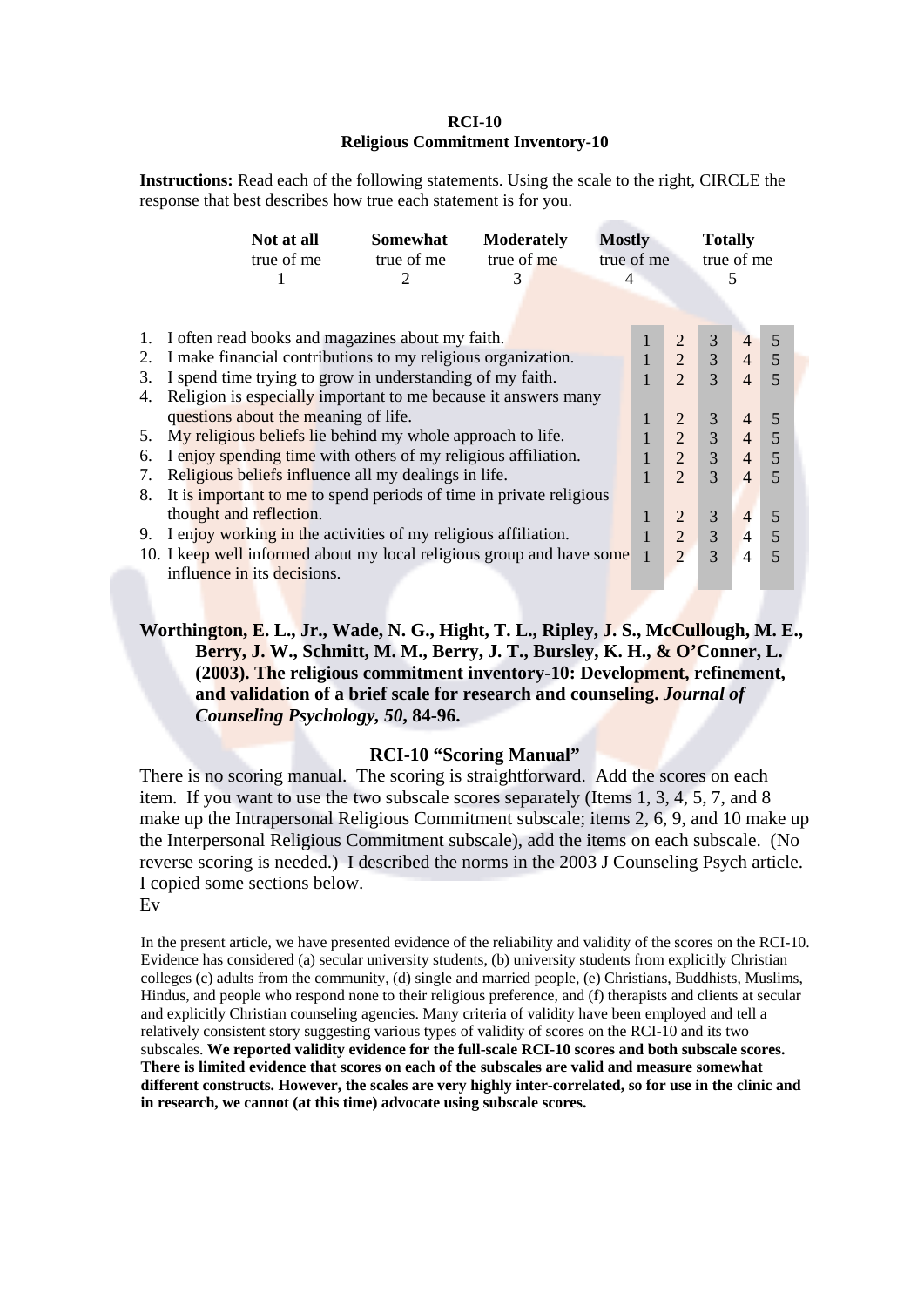Means and standard deviations for groups totaling almost 2000 people are summarized in Appendix A. For secular groups, means for the full-scale RCI are between 21 and 26 (SDs between 10 and 12). According to theorizing and reviews of research (Worthington, 1988; Worthington et al., 1996), people scoring greater than one SD higher than the mean should be considered highly religious. There is evidence that they view the world more in terms of their religious worldview than do less religious people or nonreligious people. Therefore, religion is expected to play a part in counseling and certainly in the perception of clients. Choosing the most accurate mean and standard deviation is thus important. **We suggest, by using the most extreme scores within our ranges, that the normative mean for a general sample of United States adults is 26 with a SD of 12. Thus, according to theory (Worthington, 1988), a full-scale RCI-10 score of 38 or higher would justify considering a person to be highly religious. Our samples of professing Christians from churches (mean = 39), clients in explicitly Christian agencies (mean = 37), students at Christian private universities (mean = 38.5), and therapists at explicitly Christian agencies (mean = 46) supports Worthington's (1988) theorizing and other research (for a summary, see Worthington et al., 1996).**

## Appendix A

| Normative Data for the RCI-10 for State University Students, Community Christians, Students of Various |  |  |  |
|--------------------------------------------------------------------------------------------------------|--|--|--|
| Religious Identities, Clients, and Counselors.                                                         |  |  |  |
|                                                                                                        |  |  |  |

| <b>Sample</b>                                             | <b>Study</b>                                         | $\boldsymbol{N}$ | <b>Total RCI-10</b> | <b>Intrapersonal</b>            | <b>Interpersonal</b>            |
|-----------------------------------------------------------|------------------------------------------------------|------------------|---------------------|---------------------------------|---------------------------------|
|                                                           |                                                      |                  |                     | <b>Commitment</b><br>(Factor 1) | <b>Commitment</b><br>(Factor 2) |
| University students                                       | Archival data<br>collected over a 7-<br>year period. | 710              | 23.1(10.2)          | 14.4(6.7)                       | 8.8(4.3)                        |
| University students                                       | Study 1                                              | 155              | 23.6(10.8)          | 14.7(7.1)                       | 9.0(4.5)                        |
| University students                                       | Study 2                                              | 132              | 25.7(11.9)          | 15.9(7.3)                       | 9.8(5.1)                        |
| Christian students at<br>explicitly Christian<br>Colleges | Study 3                                              | 150              | 38.5(7.9)           | 24.6(4.9)                       | 13.4(3.7)                       |
| Married, Christian<br>adults                              | Study 4                                              | 190              | 39.0(9.3)           | 24.0(5.9)                       | 15.2(3.7)                       |
| University students                                       | Study 5                                              | 468              | 22.8(10.5)          | 14.1(6.6)                       | 8.5(4.4)                        |
| Sub-sample Buddhist<br>students                           | Study 5                                              | 52               | 21.1(8.8)           | 13.2(5.3)                       | 7.9(3.8)                        |
| Sub-sample Christian<br>students                          | Study 5                                              | 278              | 25.8(10.3)          | 16.0(6.3)                       | 9.8(4.4)                        |
| Sub-sample<br>Hindu students                              | Study 5                                              | 10               | 24.5(9.9)           | 15.1(6.9)                       | 9.4(3.3)                        |
| Sub-sample Muslim<br>students                             | Study 5                                              | 12               | 29.7(15.1)          | 18.4(9.2)                       | 11.3(6.0)                       |
| Sub-sample<br>Non-religious<br>students                   | Study 5                                              | 116              | 14.9(7.1)           | 9.5(5.0)                        | 5.3(2.5)                        |
| Clients in Christian<br>Agencies                          | Study 6                                              | 167              | 37.0 (10.4)         | 23.1(6.3)                       | 13.9(4.7)                       |
| Clients in a secular<br>counseling center                 | Study 6                                              | 46               | 21.4(11.7)          | 14.1(7.7)                       | 7.3(4.5)                        |
| Therapists in Christian<br>agencies                       | Study 6                                              | 33               | 45.9(4.4)           | 28.5(1.8)                       | 17.4(3.0)                       |
| Therapists in a secular<br>counseling center              | Study 6                                              | 18               | 25.5(11.3)          | 16.2(7.2)                       | 9.3(4.4)                        |